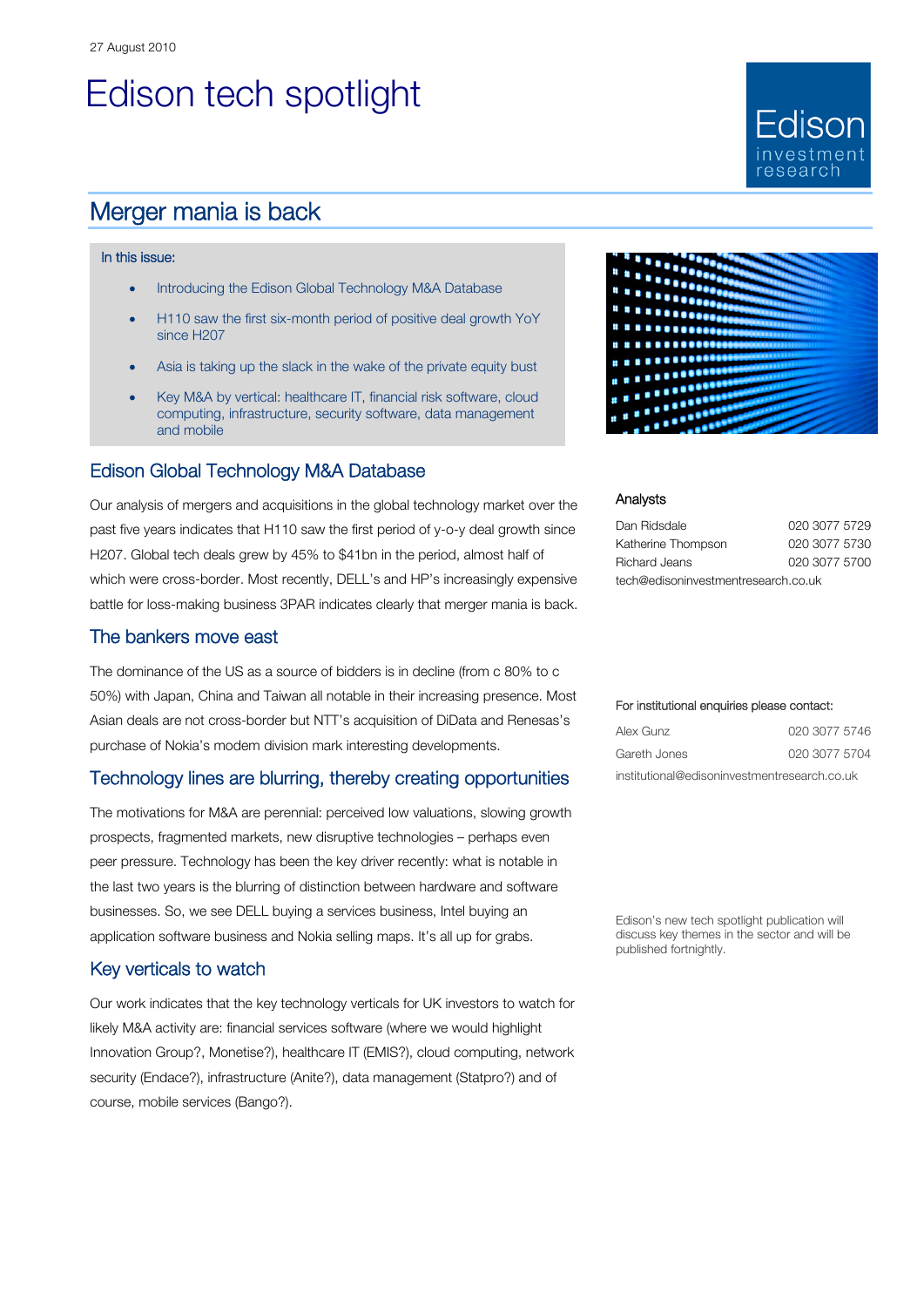### Merger mania is back

It feels like 2007 all over again: mergers and acquisitions are back en vogue in the tech sector. While dealmaking never totally stopped in the downturn (even in H109 – the nadir – there were over 800 tech deals globally), after two years of declining deal volumes, H110 saw the number and value of technology M&A deals increase by 18% and 45% respectively y-o-y according to Bloomberg. The Nasdaq 100 index also gained c 45% over the same period. That was the first six-month period of positive growth since the second half of 2007. The quantum of deal volume is still vast: a long tail of over 1,000 deals were done globally in H110 with the top 100 deals by value accounting for about 80% of the total deal value in the period. M&A activity remains very seasonal. Whether driven by corporate budget flush or banker bonus deadlines, we are unsure – although interestingly, Chinese M&A seems consistently seasonal too. The early indications are that H210 is setup to be a very strong period of activity across the globe. As alluded to above, in value terms the aggregate value of global M&A activity bottomed in H109 – no doubt, a function of the scarce deal volume and a trough in stock market valuations.

#### Exhibit 1: Global Technology M&A 2005-2010 summary

Note: Full database available on request.

|                             | <b>H105</b>          | <b>H205</b>             | H <sub>106</sub> | H <sub>206</sub>               | <b>H107</b>        | <b>H207</b>        | 11108    | <b>H208</b> | <b>H109</b>                 | <b>H209</b>          | H <sub>110</sub>       | Jul-Aug<br>2010      |
|-----------------------------|----------------------|-------------------------|------------------|--------------------------------|--------------------|--------------------|----------|-------------|-----------------------------|----------------------|------------------------|----------------------|
| Number of<br>deals          | 983                  | 1516                    | 1258             | 1670                           | 1261               | 1833               | 1236     | 1513        | 863                         | 1404                 | 1020                   | 328                  |
| Year-on-year                | N/A                  | N/A                     | 28%              | 10%                            | 0%                 | 10%                | (2%)     | (17%)       | (30%)                       | (7%)                 | 18%                    | N/A                  |
| Total deal<br>'volume' \$bn | 35                   | 64                      | 53               | 102                            | 97                 | 111                | 50       | 40          | 28                          | 76                   | 41                     | N/A                  |
| Year-on-year                | N/A                  | N/A                     | 51%              | 58%                            | 81%                | 9%                 | (49%)    | (64%)       | (44%)                       | 89%                  | 45%                    | N/A                  |
| Largest deal<br>\$bn        | 10.6                 | 4.4                     | 16.8             | 16.2                           | 27.5               | 7.3                | 13.0     | 3.0         | 5.7                         | 9.8                  | 6.6                    | 6.6                  |
| Top targets<br>by value     | Computer<br>services | Application<br>software | ΙT               | Financial Components.<br>semis | Data<br>processing | Data<br>processing | services | services    | Computer Computer Computers | Computer<br>services | Enterprise<br>software | Internet<br>security |

Source: Bloomberg

Blended average deal sizes and bid premiums are heavily influenced by the  $mix$  of deals in a specific period, so we would caution against reading too much into the apparent growth in deal sizes and bid premiums so far in H210. The trend of the largest deal in the period is perhaps clearer, with the largest deals of 2006 and early 2007 (c \$20bn and c \$28bn respectively) marking the top of the most recent era of leveraged buyouts. Incidentally, the largest deal between 2005 and 2010 was the \$27.5bn leveraged buyout of e-commerce and payments firm First Data by KKR – over four times the value of the largest technology deal so far 2010. How times have changed!

Despite the recent re-ratings in stocks, the vast majority of acquisitions in 2010 are being funded exclusively with cash. On the face of it, this seems rational given that the majority of the large-cap deals seem to be dilutive on a P/E basis (the P/E multiple of many of the acquired businesses postbid being higher than that of the acquirer) so paying with cash probably makes sense.

We note that bid premiums are expanding, especially in the competitive arena of cloud computing. This is well demonstrated by DELL's recent \$1.15bn bid for cloud computing 'newbie' 3PAR, for \$18, approximately an 80% premium over the pre-bid share price. This offer was then bettered by HP's bid of \$1.6bn, another 30% or \$500m premium – all this for a business that remains loss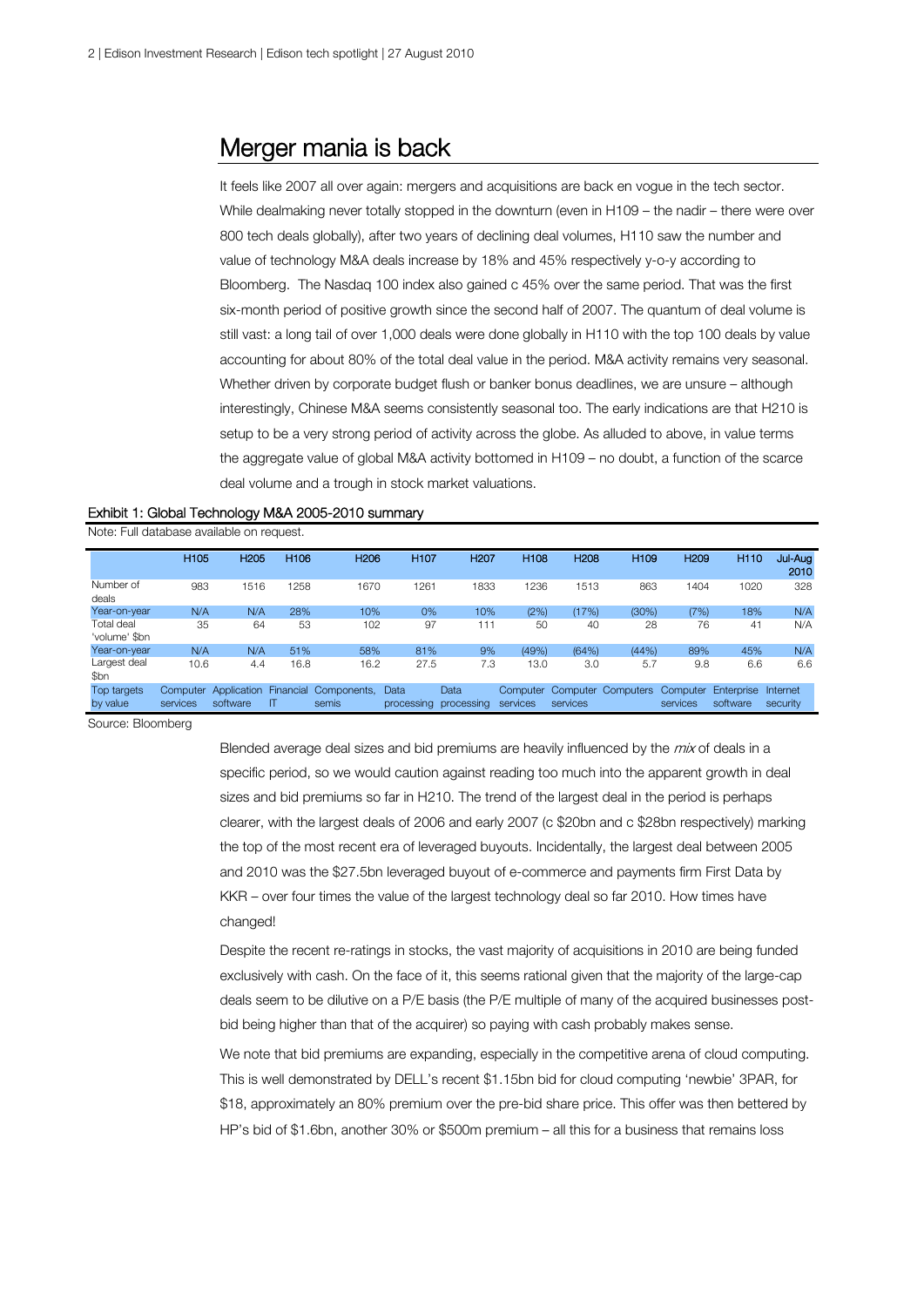making since its 2007 IPO, and generated annualised cash flows of just \$4m in its most recent quarter.

The top five technology deals of 2010 clearly indicate the diversity of the M&A market (both regionally and technologically). The top deals of the year-to-date by value are:

- US-based Intel's bid for McAfee (\$6.6bn)
- Germany-based SAP's bid for Sybase (\$5.3bn)
- Japan-based Nippon Telegraph's bid for Dimension Data (\$2.6bn)
- Sweden-based Hexagon AB's bid for Intergraph (\$2.125bn)
- US-based **MSCI's** bid for **Riskmetrics** (\$1.6bn)

## What's driving the resurgence?

Studies have shown that the majority of M&A deals are value destructive, although this can often (but not always) be very hard to prove with hindsight given the typical lack of disclosure of performance post integration. However, a realist would say that many of the leveraged buyouts of 2006-07 will end in tears (for the buyers, and the acquired companies) given the high debt levels that many of the companies were subsequently burdened with (cf NXP Semiconductors and the aforementioned First Data, which failed to IPO earlier this year). There is also likely to be some truth to the view that companies will often seek out acquisitions as a substitute for waning growth in their core businesses. In fact, certain technology companies seem to be perennial acquirers. We would highlight Ericsson in the Svanberg era and Cisco Systems, which is much more a technology business acquirer and integrator than a true technology innovator. Such hyperactivity – given the usual associated restructuring costs – makes analysing the underlying businesses from the outside more troublesome, a fact not lost on most senior management teams. From an investor perspective, at a minimum we would suggest that previous M&A booms have shown that corporations themselves are not necessarily good market timing indicators, and in fact may be better contra-indicators given that the last M&A booms all led quickly to market tops.

We see several drivers of the resurgence in activity:

#### Companies cashing in

The hangover from the private equity 'party' in 2006 and 2007 caused much pain and continues to this day. Many PE funds suffered severe liquidity issues in 2008 and 2009 and there is now evidence that private equity investment portfolios are being divested swiftly: Bain, KKR and Vista all divested technology businesses for above \$500m in 2010. In August, Bain and KKR also finally managed to IPO NXP (the former Philips semiconductor business), albeit at a much reduced valuation of about 0.9x sales compared to an acquired price of c 1.8x sales in 2006. Investment bankers (and therefore companies) too are aware of the 'health' of the M&A market and are taking the opportunity to monetise assets, which might be benefiting from the cyclical upturn but may not necessarily be strategic to the group in the medium term. Infineon is one such company where there are strong rumours that its wireless division is up for sale. Similarly, ST's decision to divest its loss-making flash memory business **Numonyx** cannot have been a huge surprise. Meanwhile, other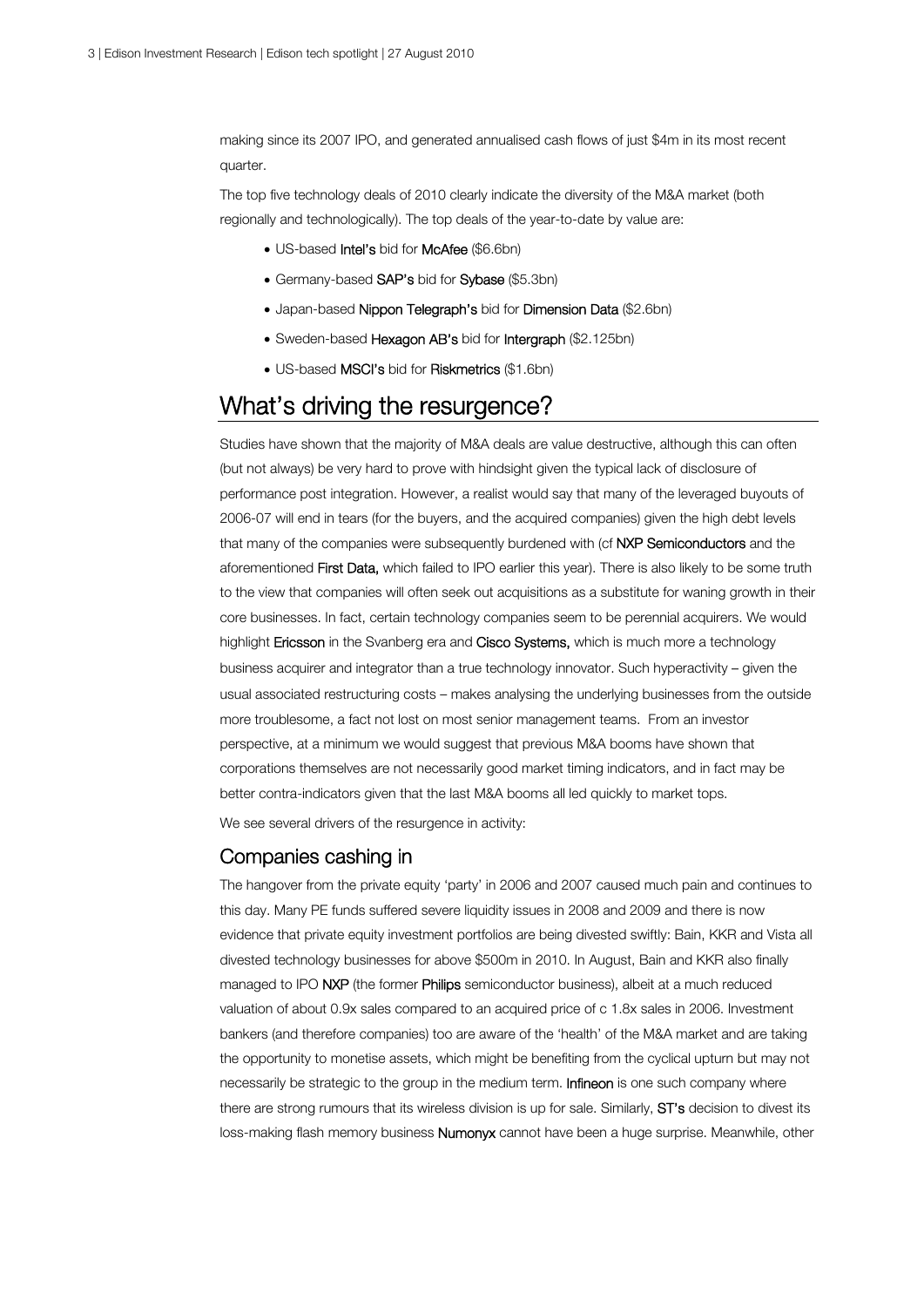sales – such as Palm Inc and the telecom equipment divisions of Nortel and Motorola –were far less voluntary.

#### The blurring of technologies creates opportunities

In the 1970s, vertically-integrated technology conglomerates were common (think Motorola, GEC, Philips, and Siemens) – all activities from manufacturing equipment, hardware product design, manufacturing, and notably software development were developed in-house. The subsequent two decades saw a period of dis-integration of this model, with the emergence of dedicated industries and businesses serving each part of the supply chain (most of the aforementioned remain conglomerates, albeit highly specialised ones). Until recently, few companies managed to execute hardware and software strategies in parallel: it quickly became obvious that it was highly inefficient for the conglomerates (like, say, IBM) to compete with the specialists (Microsoft). This seems to be changing and it is extremely interesting to see something of a revival of the vertical integration of seemingly disparate technologies.

The big difference today is that we see this more a function of the evolution of technology rather than an evolution of business strategy – we are not calling the return of 1970s conglomerates! The highest profile example of this is Apple, which continues to develop both hardware and software platforms in-house. This is in stark contrast to most of its major competitors like DELL and Nokia, who typically buy in or outsource generic software such as operating systems (Nokia recently divested its stake in the major operating system developer Symbian and sold its in-house semiconductor and modem design divisions). Notably, though, both Nokia and DELL are aggressively buying up software and services assets (the former having spent over €10bn in recent years) in specific areas. While there will always be a place for specialist outsourcers within the value-chain, investors should notice the trend and the market advantages that companies like Apple enjoy from its integrated strategy. Expect more to follow suit.

#### Companies already vertically integrating technology:

• Apple buys PA Semis (Apple previously bought off-the-shelf processors)

#### Hardware companies buying software companies:

- Dell buys Perot Systems/3PAR (DELL previously was a reseller)
- Nokia buys Navteq (Nokia is integrating GPS maps onto its high-end phones)
- Intel buys McAfee and Wind River (allows the integration of security software and OS's onto hardware)

#### Software companies buying hardware companies:

• Oracle buys Sun Microsystems (makes Oracle a player in the 'cloud' market and a competitor to IBM)

The technology market place is in the midst of dramatic change. For example, mainstream internet access speeds now mean that remote hosting of software applications (so-called 'cloud' computing or Software as a Service – SaaS) is now viable and fast becoming pervasive. Furthermore, this trend is on the cusp of moving to the mobile device marketplace. This is having dramatic repercussions for the PC and mobile phone hardware incumbents who are seeing their core businesses stagnate with most of the value in the PC industry now shifting to the mobile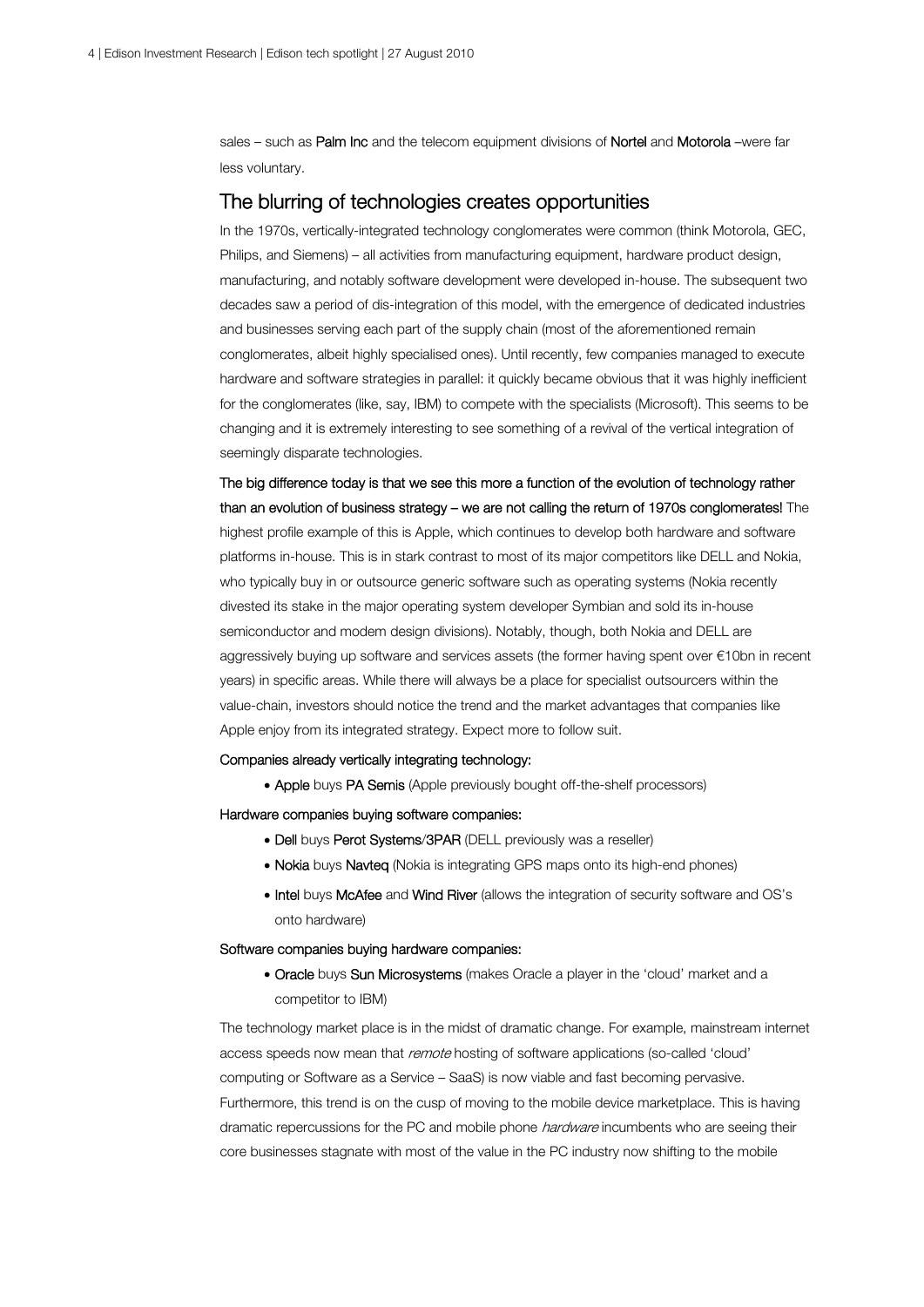applications or cloud infrastructure. So, with this in mind, it is no surprise that the biggest and most sensational M&A deals have been announced by one-time leaders in the PC and mobile technology hardware markets who are seeking to diversifying into these hot new areas. Intel, DELL and HP are great examples of this.

#### Disruptive technologies

Disruptive technologies will always be potential bid targets by definition (because they are disruptive, they tend to be smaller companies) and tend to be either private acquisitions or floated as IPO. A good example of this was the \$140m acquisition by Salesforce.com (the SaaS CRM vendor) of Jigsaw Data Corp. Jigsaw built an innovative and proprietary business social network that could be leveraged by enterprise software.

#### Consolidating fragmented markets

Perhaps one of the most compelling reasons – from a return on capital perspective at least – for M&A activity is to consolidate a fragmented market. Such activity allows companies with large market shares and strong balance sheets to take advantage of weaker competitors – especially in times of distress. Reducing the number of competitors is a sure way to boost returns. Sometimes this happens naturally due to attrition, at other times it is preferable to acquire a declining business while customer relations and quality of the workforce are still intact. Since the 2008 financial crisis, credit constraints have led to an increased number of borderline businesses becoming marginal or close to insolvent. Some examples of consolidation immediately come to mind:

- The UK SME telecoms sector is extremely fragmented, with more than 600 telecoms resellers accounting for over 30% of the £5.5bn fixed telecoms market. There is a clear opportunity for consolidation in this market – a strategy that Daisy Group has executed very well to date.
- New technology standards can be very fragmented in the early years of development. The global **Bluetooth** chip market has consolidated in parallel with the stabilisation of the Bluetooth communication standard in recent years. The US market in particular saw extensive M&A in this segment (to catch up with UK-based CSR's organic position). In recent years, Broadcom acquired Zeevo and Widcomm, RFMD acquired Silicon Wave (which was subsequently acquired by **Qualcomm**) and in Europe, **Infineon** acquired Ericsson's microelectronics business.
- The semiconductor industry is maturing and, given the large fixed manufacturing and R&D costs within the industry, scale matters. We can see several deals this year reflecting this trend: Micron buying Numonyx, ON Semi buying Sanyo Semiconductor (Japanese semis), Intersil buying Techwell (Japanese auto semis), Synopsys buying Virage Logic (a competitor of ARM's Artisan), Microchip buying SST and many more. We see further opportunity for consolidation of fabless (ie those businesses unencumbered with expensive manufacturing facilities) companies – especially those that enjoy niche positioning.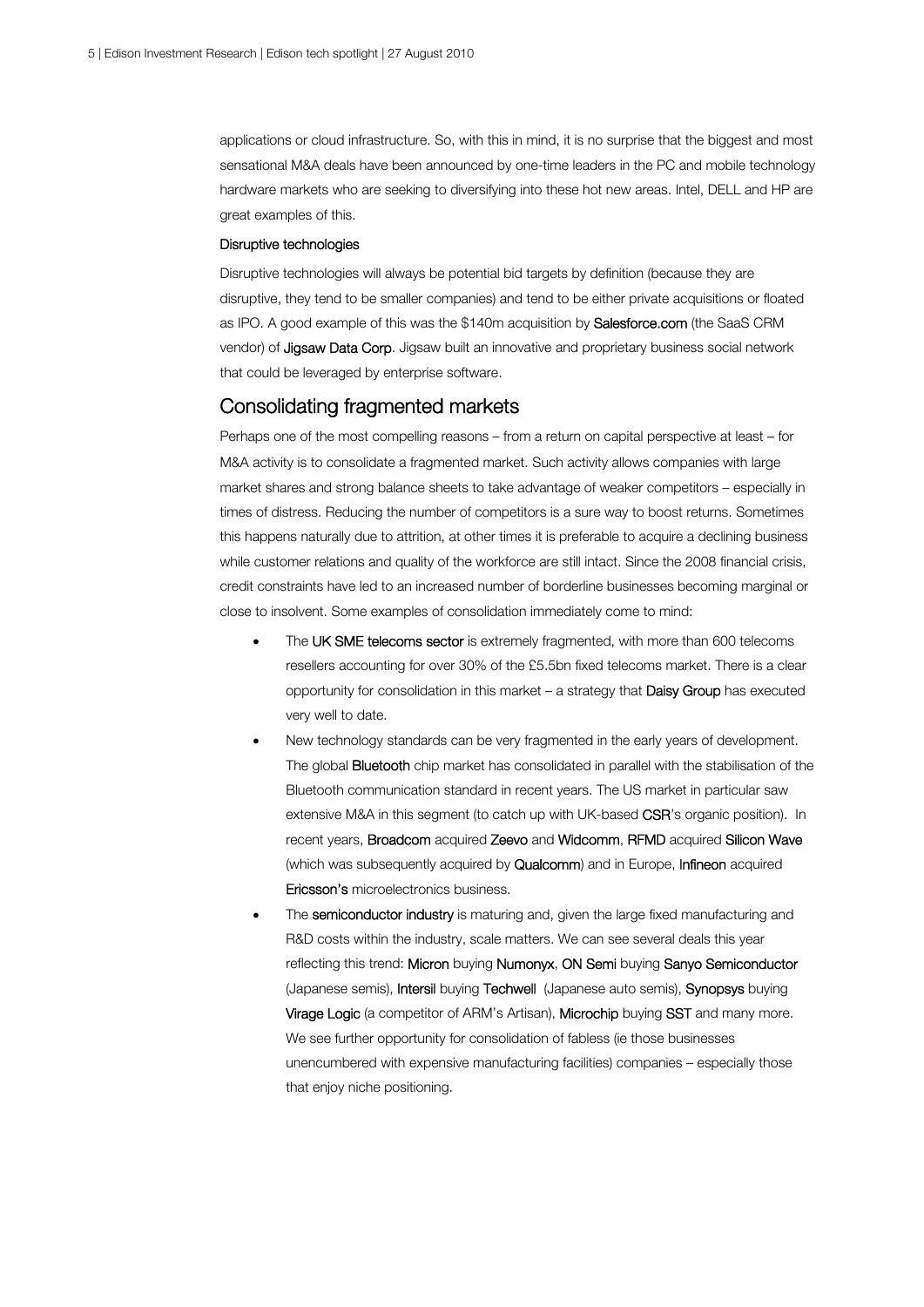### Geographical trends

Of course, the US remains the dominant region for M&A activity by far, with almost 50% of the value of all deals originating there. It is particularly notable that this mix is considerably lower than five years ago. Back then, as the world was experiencing its credit boom, typically 80% of the value of M&A activity emanated from the US – a reflection of credit availability. The tables have turned now, as shown in the table below, with a fall in the proportion of deals from the US and a coincident rise in deals from China, Taiwan, Japan (up to H209) and, notably, Canada.

|               |                  | . .              | . .              |                  |                  |                  |                  | -                | -                |                  |       |
|---------------|------------------|------------------|------------------|------------------|------------------|------------------|------------------|------------------|------------------|------------------|-------|
|               | H <sub>105</sub> | H <sub>205</sub> | H <sub>106</sub> | H <sub>206</sub> | H <sub>107</sub> | H <sub>207</sub> | H <sub>108</sub> | H <sub>208</sub> | H <sub>109</sub> | H <sub>209</sub> | H110  |
| US            | 80%              | 71%              | 82%              | 74%              | 77%              | 55%              | 68%              | 39%              | 53%              | 47%              | 49%   |
| Canada        | 0%               | 0%               | 0%               | 0%               | 0%               | 0%               | 0%               | 0%               | $0\%$            | 10%              | 6%    |
| UΚ            | 4%               | 5%               | 5%               | 16%              | 4%               | 0%               | 0%               | 7%               | 4%               | 0%               | 7%    |
| <b>Europe</b> | 2%               | 2%               | 1%               | 0%               | 6%               | 20%              | 8%               | 4%               | 0%               | 0%               | 13%   |
| Japan         | 6%               | 5%               | 2%               | 3%               | 0%               | 0%               | 5%               | 19%              | 29%              | 16%              | 0%    |
| South Korea   | 0%               | 0%               | 0%               | 0%               | 0%               | 0%               | 0%               | 0%               | 4%               | 0%               | $0\%$ |
| China         | 0%               | 0%               | 0%               | 3%               | 0%               | 0%               | 0%               | 8%               | 0%               | 4%               | 9%    |
| Taiwan        | 0%               | 0%               | 1%               | 0%               | 0%               | 0%               | 4%               | 0%               | 2%               | 18%              | 0%    |
| Other         | 9%               | 16%              | 10%              | 3%               | 13%              | 25%              | 15%              | 22%              | 8%               | 6%               | 15%   |

Exhibit 2: Global technology M&A mix (by value) 2005-2010 by country of origin of acquirer

Source: Bloomberg

The stronger Japanese yen (and the corresponding weaker pound, dollar and euro) will likely play a part in the growing strength of Japan (and Asia in general) as a source of acquisitive capital in coming years. Japan's M&A activity was particularly notable in 2010 because it involved substantial cross-border deals: NTT's purchase of Dimension Data for \$2.6bn, Renesas's purchase of Nokia's modem business for \$200m, NTT Data's purchase of Intelligroup for \$172m and Matsui's purchase of TPV speak of a country that is far more outward looking than we have been used to. This compares with just one (albeit substantial) cross-border deal in 2009: Canon's \$1.9bn acquisition of Netherlands based Océ.

## Trends by vertical

Based on the top 100 or so deals by value that have been announced so far in 2010, we are able to discern six key trends by vertical. The category definitions are subjective: for example, Sybase (SAP's acquired business), could be interpreted as a mobile application business but also – in a sense - a play on cloud computing. Nevertheless, we think the split is representative of where the action currently is.

- 1. Mobile applications (eg SAP's acquisition of Sybase, a developer of mobile applications)
- 2. Semis (eg ON Semiconductor's acquisition of Sanyo Semiconductor)

#### 3. IT

- **IF Services (eg NTT's acquisition of Dimension Data)**
- Financial risk management software (eg ICAP's acquisition of TriOptima)
- Healthcare IT (eg Merge Healthcare's acquisition of AMICAS)
- Cloud computing/Software as a Service (SAAS) (eg DELL's/HP's bid for 3PAR)
- Data management (eg Hexagon's acquisition of Intergraph)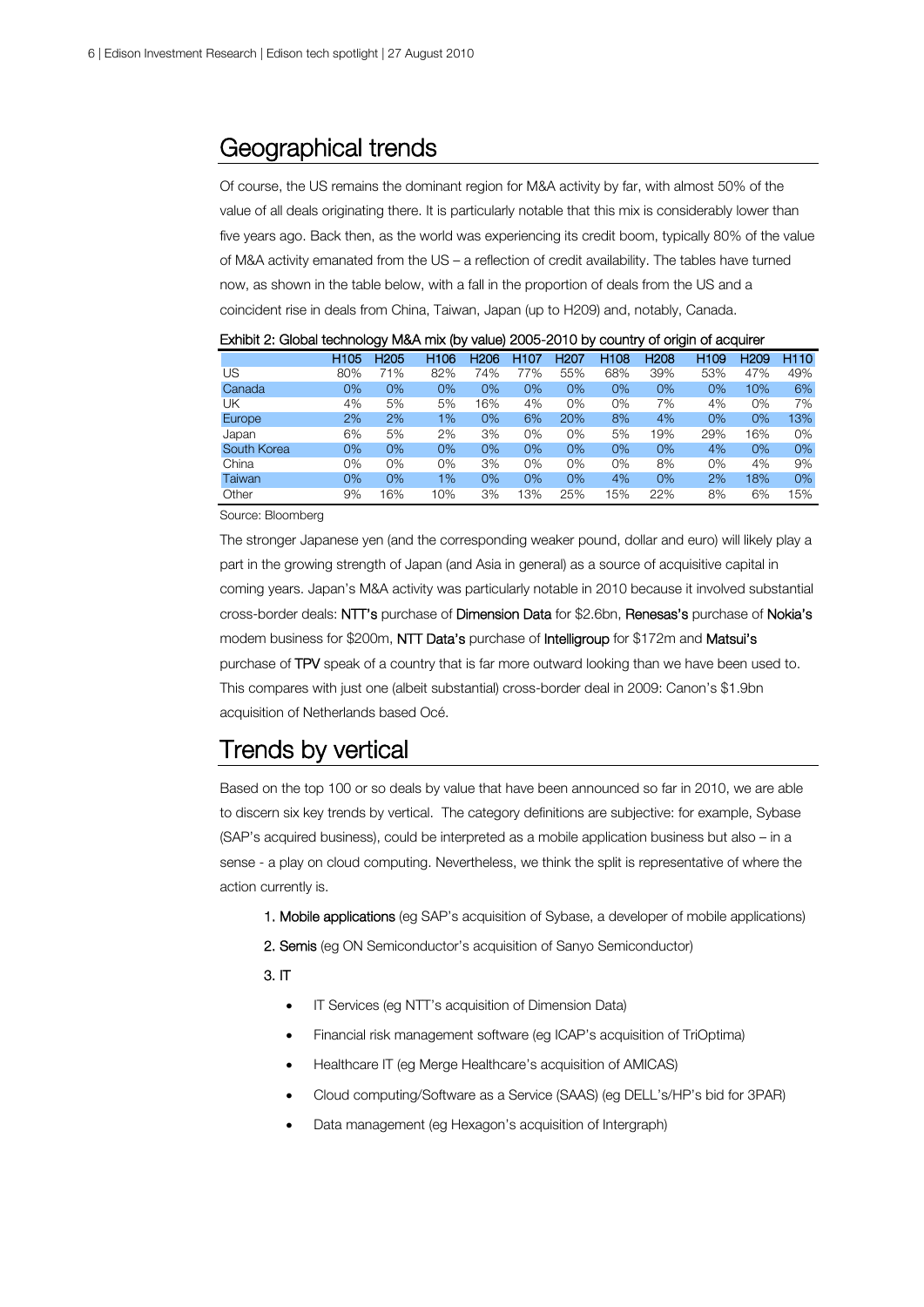

Exhibit 3: Estimates of 2010 M&A deal value mix by vertical

Source: Bloomberg, Edison Investment Research

### Possible winners

While we recognise the dangers involved in attempting to predict the next wave of bid targets, we feel it is incumbent upon us to discuss some of the UK stocks that either seem to be constantly rumoured to be take-over targets, and those stocks we think fit in with some of the themes we have already seen this year (we will leave detailed discussion of valuations to a future note). In no particular order:

- Anite: Anite is a play on two trends that we have seen this year: telecom equipment consolidation where Anite's promising position in LTE test software should make it a strategically attractive asset, and travel. **Ixia** has been a consolidator in the former and possibly needs to boost its wireless offering. In normal circumstances the travel business would need to diversify its customer base to make a bid more likely, but with activity levels so high (cf Google's acquisition of flight software business Ita), we wouldn't rule out an earlier move.
- Endace: Endace is also involved in a sought-after market: network security, which has become increasingly high-profile since Intel's bid for McAfee and comments from CEO Otillini that "security has become the third pillar of computing". Narus (an OEM customer of Endace) was acquired by **Boeing Defense,** who seem to be on the acquisition trail, and Arbor Networks was acquired by Tektronix (part of Danaher).
- Innovation Group: Financial service software M&A, while not a substantial part of the value mix, have comprised a large portion of deal volume and is an area that is ripe for consolidation. Innovation Group is a play on insurance industry outsourcing so could be attractive. It is also worth mentioning **EXL** - a peer that trades at significantly higher multiples.
- Monitise: A play on mobile banking and payments, Monetise is not yet profitable so cannot be deemed ostensibly cheap but if M&A momentum continues this type of business could attract suitors.
- EMIS: Healthcare IT is a vertical that will continue to drive M&A. Companies such as Philips, GE and Siemens are mopping up all kinds of healthcare services businesses. EMIS supplies software to over 50% of British GPs and could be attractive to a larger player, particularly in light of the imminent changes to GP purchasing decisions.